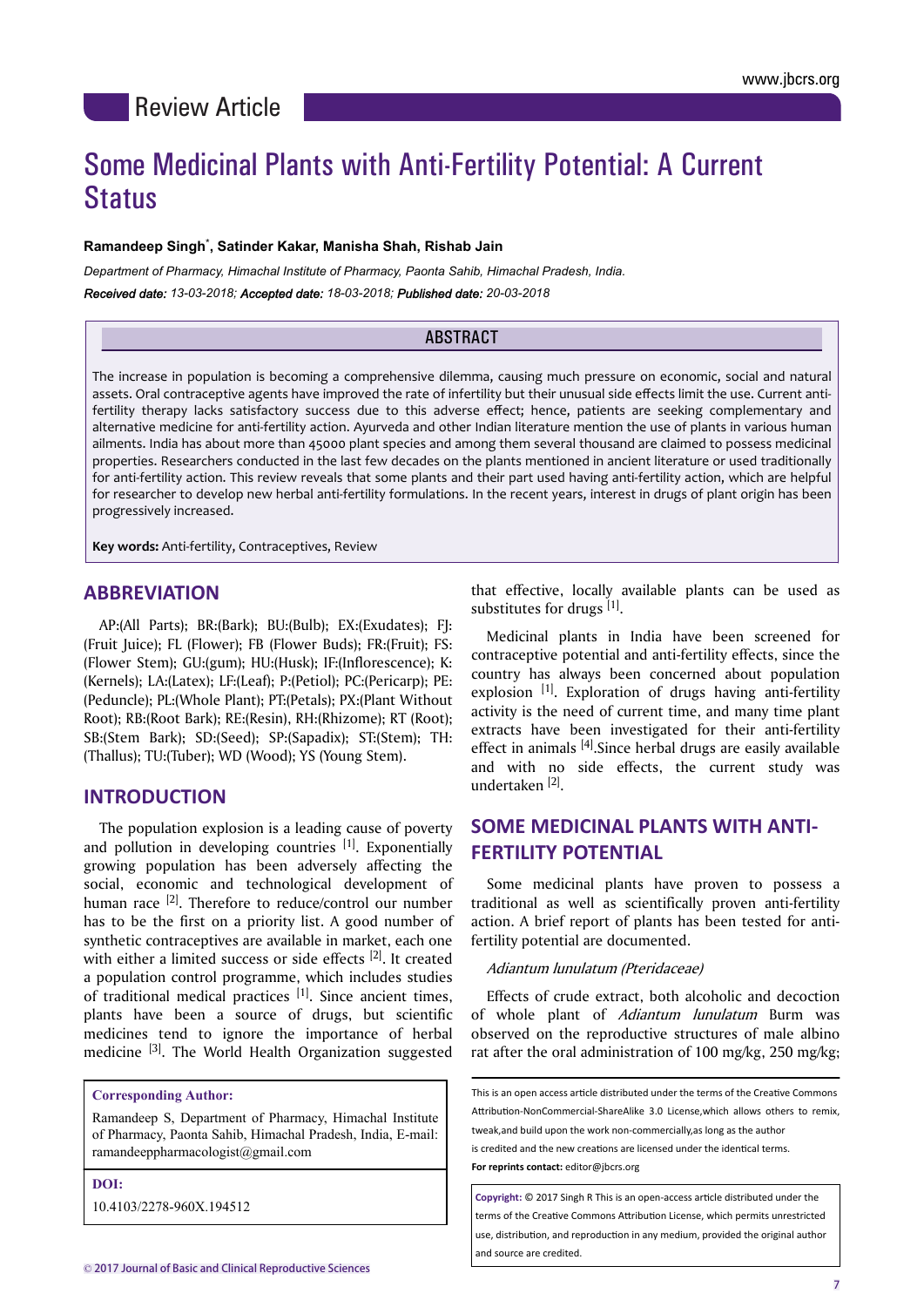and 500 mg/kg b.w. for 30, 60, 90 days respectively. A dose and duration dependent effects on testis, epididymis, vas deferens and accessory reproductive organs of the rats were observed. The treatment resulted in deformation in the germ cells of testis Leydig's cell were atrophied. No spermatozoa could be seen in the seminiferous tubules and were filled either with edematous fluid or degenerated cellular debris [5].

#### Balanites roxburghii (Balanitaceae)

Balanites Roxburghii is a small evergreen thorny tree found in drier parts of India. Aqueous suspension of dried fruits of this plant is being used as abortifacient by local herbal healers. Petroleum ether, chloroform, ethanol, and distilled water extracts of the fruits of the plant Balanites roxburghii (Balanitaceae) were tested for antifertility activity in female albino rats at a dose of 300 and 600 mg/kg body weight orally. Among these, the ethanol extract was found to be most effective in causing significant abortifacient activity. The antifertility activity was found to be dose dependent and reversible on withdrawal of the treatment [6].

#### Cannabis sativan (Cannabinaceae)

According to folklore medicine, the plant Cannabis sativa (Cannabinaceae) possesses antifertility activity. Aqueous, alcoholic and chloroform extract of Cannabis sativa exhibited significant abortificient activity (9% to 42%). The alcoholic extract at a dose of 400 mg/kg body weight was found to be most effective in causing strong abortifacient activity. The extract also showed estrogenic activity and prolonged the estrous cycle in experimental animal. The extract of Cannabis sativa caused a significant decrease in the ovarian and uterine weight, while a non-significant increase in the body weight. There was a slight decrease in the serum estrogen level and an increase in serum progesterone level, while the level of LH and FSH were found to be significantly reduced  $[1]$ .

## Carica papaya (Caricaceae) and Capparis aphylla (Capparidaceae)

Anti-fertility activity of herbal oral contraceptive suspension containing methanol extracts of plants Carica papaya leaves and Capparis aphylla aerial part, known to be potent contraceptive activity in folklore/ancient Indian literature. The method mainly involves the administration of different doses namely 200, 300 & 400 mg/kg of HOCS (herbal oral contraceptive suspension) to rats in group II, III & IV respectively, along with control dose Finding of this study revealed a significant ( $p$ <0.05) reduction in the weights of reproductive organs like testis, epididymis and seminal vesicle in HOCS treated rats when compared with control. The sperm concentration in the epididymis and sperm motility decreased, whereas sperm abnormalities increased and also the duration of sperm motility reduced with respect to different doses of HOCS. Thus the results indicate disruption of the spermatogenic as well as androgenic properties [7].

#### Cordia dichotoma (Boraginaceae)

Hydroalcoholic extract of *Cordia dichotoma* G Forst. (C. dichotoma) leaves, used to produce sterility among the tribal women through its abortificient activity. The extract was found to be safe up to dose of 2000 mg/kg body weight when administered orally. A good Antiimplantation (81.22%) activity in female rats was observed at the tested dose levels (200 and 400 mg/kg, orally). The extract further showed more significant (P0.01) increase in uterine weight and significant change in biochemical parameters in immature rats. Simultaneous administration of extract along with ethinyl estradiol showed significant estrogenic activity [8].

# Curcuma longa (Zingiberaceae) and Andrographis paniculata (Acanthaceae)

The antifertility effect of curcumin and andrographolide was evaluated by measuring their effect on implantation and estrus cycle of rats. The combination significantly reduced the number of implants and the size of the litters in rats compared to the normal control group. The combination also significantly altered the durations of each phase of estrus cycle and synergized the effect to decrease the number of ovarian follicles [9].

#### Dactyloctenium aegyptium (Poaceae)

Ethanolic extract of  $D$ . aegyptium extract at a dose of 200, 400, and 600 mg/kg body weight were administered, respectively for a period of 30 days. A non-significant increase in the bodyweight and a significant decrease in weight of testes, accessory sex organs, and reduction in sperm count, increase motility and abnormality were observed. Some serum biochemical parameters showed significant variations and were as the serum hormonal levels are significantly decreased<sup>[10]</sup>.

#### Dodonea viscosa (Sapindaceae)

Dodonea viscose Linn (Sapindaceae) is an erect perennial shrub found throughout the hotter parts of India and Nepal. The methanolic extract of the leaves of this plant were investigated for their anti-fertility activity in female rats. The identification of the secondary metabolites showed that the leaves of the plant contained alkaloids, phytosterols and polyphenols. It was found that the extract reduced significantly  $(p<0.01)$  the number of liters and administered through oral route. It also produced ant fertility effect in a dose dependent manner and the contraceptive effect was manifested for a definite period of time [11].

## Enicostemma axillare (Gentianaceae) and Urena lobata (Malvaceae)

Six groups of rats were treated with ethanolic (70% v/v) extracts of  $E$ . axillare (375 and 750 mg/kg body weight) and *U. lobata* root (300 and 600 mg/kg body weight) once daily for 55 days. The  $E$ . axillareand  $U$ . lobataat tested doses did not decrease body weight, whereas the weight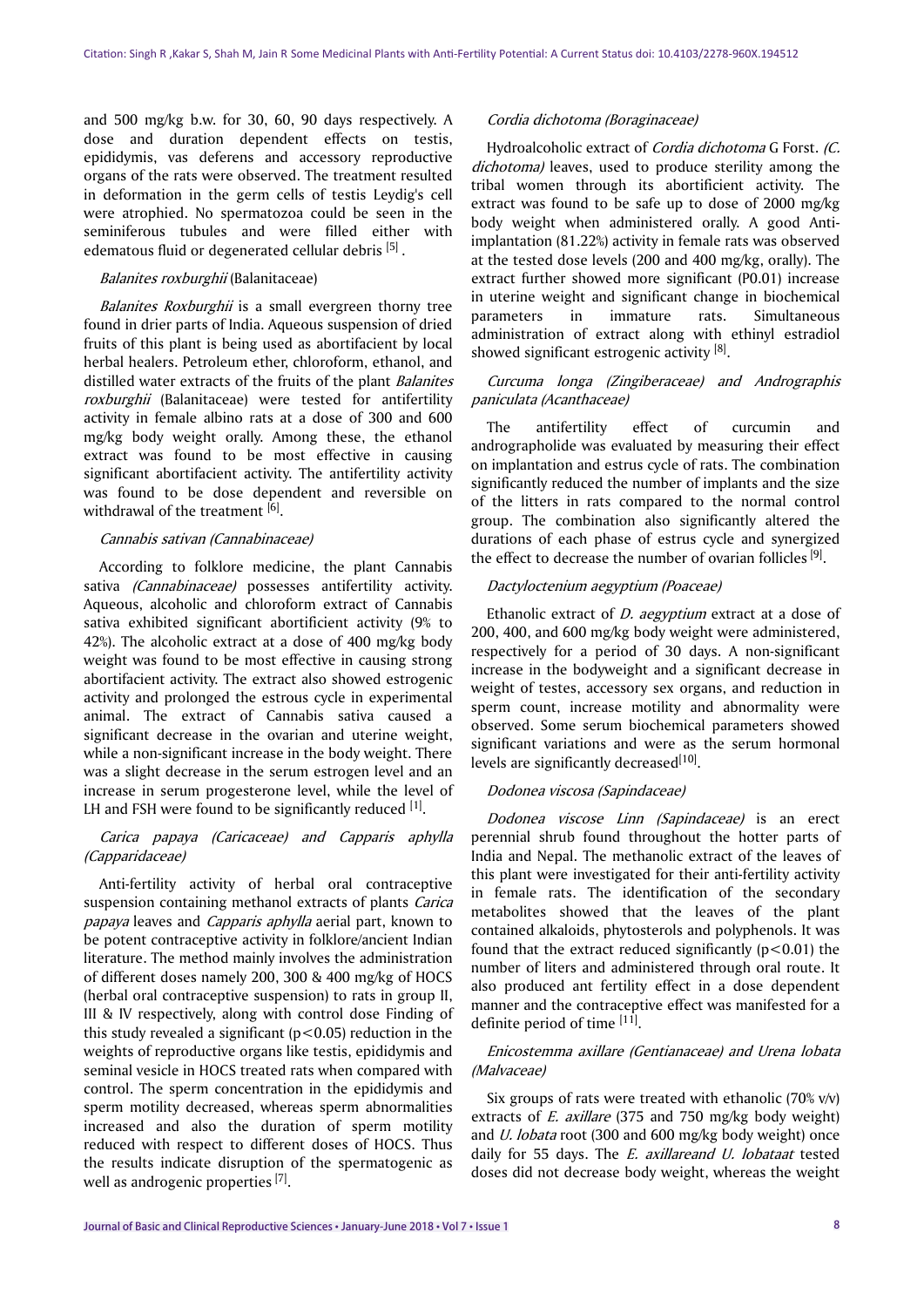of testes, epididymides and seminal vesicles were significantly  $(P<0.01)$  reduced. Significantly  $(P<0.01)$ more reduction in sperm motility viability and counts, epididymal and testicular protein contents were noted in the rats treated with the higher doses of plants. Both the plants at higher dose caused a marked increase  $(P<0.01)$ in sperm morphological abnormalities, testicular cholesterol and ascorbic acid contents were remarkably increased  $(P<0.01)$ , while, the activities of testicular glucose-6-phosphate dehydrogenase (G-6-PDH) and Δ5-3β-hydroxy steroid dehydrogenase (Δ5-3β-HSD) were significantly reduce [12].

## Ficus racemosa (Moraceae)

Swiss male mice were orally administered hydroalcoholic extract of *Ficus racemosa* bark (50 mg/kg for 30 d and 100 mg/kg body weight for next 30 d), and the effect of the treatment on body weight, reproductive organs weight, sperm, biochemical profile (sialic acid in epididymis and fructose in seminal vesicle), fertility and vaginal contraceptive efficacy was investigated. Extract reduced fertility to 70% within 60 d. Suppression of cauda epididymis sperm count, motility, viability and abnormal morphology was observed. Marked reduction was noted in the weight of reproductive organs and the level of sialic acid in epididymis and fructose in seminal vesicle. Vaginal application of bark extract exhibited 80% vaginal contraceptive efficacy. After cessation of plant extract treatment, the altered parameters recovered after 60 d [13] .

# Jatropha gossypifolia (Euphorbiaceae)

Jatropha gossypifolia leaf extract, when administered orally, altered the estrous cycle pattern in female mice, prolong the length of estrous cycle with significant increase in the duration of diestrus stage and reduced significantly the number of litters in albino mice. Treatment of mice with extract of 250 and 450 mg/kg body weight/day for 21 days caused a prolonged estrous cycle with significant increase in the duration of diestrus phase and elongation of estrus stage in treatment with higher dose (450 mg/kg body weight/day) [14].

# Madhuca latifolia (Sapotaceae)

Madhuca latifolia (Roxb.) Macbride a tall tree commonly known as "Mahuwa" belong to family Sapotaceae. When the aqueous powdered drug (2 gm/ body weight) was administered to male albino rats has proved to be an effective antifertility drug. The activity was confirmed by significant decrease in sperm count, biochemical assays so also through histopathological investigations. Hence seeds of Madhuca latifolia can be a reliable herbal option after the necessary clinical trials  $[3]$ .

#### Michelia champaca (Magnoliaceae)

Michelia champaca L. (family: Magnoliaceae), commonly known as Champa [Hindi], is traditionally used for fertility regulation by the women of Chhattisgarh state in India. The antifertility activity of the extract administered at dose levels (100 and 200 mg/kg body weight,  $p_0$ .) was evaluated in two experimental animal models i.e. anti-implantation activity in female wistar rats and estrogenic/antiestrogenic activity in ovariectomized female rats. The extract showed significant  $(p_0, 0.01)$ 49.95% and 71.03% anti-implantation activities at 100 and 200 mg/kg doses respectively. The extract also exhibited significant  $(p_0, 0.01)$  estrogenic activity as evidenced by increase in body weight, uterine weight, increased thickness and height of endometrium, vaginal cornification and significant  $(p_0 0.01)$  increase in estrogen, cholesterol, alkaline phosphate and triglycerides levels at higher dose when administered alone as well as along with ethinyl estradiol [15].

## Nelumbo nucifera (Nymphaeaceae)

Nelumbo nucifera has been used as antifertility agent in females by the local tribals of Rajasthan especially of Udaipur district India. Ethanolic extract at dose of 800 mg/kg b.wt. for investigating the nature of the drug and antifertility effect Data revealed that oral administration of Nelumbo nucifera extract brought about a significant decline in the weight of Ovary; Control  $(43 \pm 4.75$ mg), Nelumboextract treated (25  $\pm$  3.86mg), Uterus; Control (236  $\pm$  0.004mg), Nelumbo extract treated(214  $\pm$ 0.007mg) and Vagina; Control( $221 \pm 0.002$ mg), Nelumbo extract treated(178  $\pm$  0.003mg) as well as protein and glycogen level, however cholesterol level increased significantly. In addition, the diestrous phase of the estrous cycle was found to be prolonged; Control  $(1.81 \pm$ 0.21) days, Nelumbo extract treated  $(3.62 \pm 0.42)$  days  $[16, 40-65]$ .

# Piper nigrum (Piperaceae)

Piper nigrum is commonly known as black pepper. Effect of oral administration (25 and 100mg/kg body wt/day for 20 and 90 days) of fruit powder of Piper nigrum on the male reproductive organs of mice was investigated. Treated groups show degenerative changes in the seminiferous tubules. Percentage of affected tubules in testes of piper treated mice was dose and duration related. Further, Piper nigrum treatment for 20days did not cause appreciable alterations in the histological appearance of the epididymis, while the treatment for 90days caused detectable alterations in the duct [17,65-74] .

#### Ruta graveolens (Rutaceae)

Different preparations of Ruta graveolens were administered orally to female rats (Days 1–10 post coition) and female hamsters (Days 1-6 post coition). The powdered root (CDR), aerial parts (CDA) and the aerial parts aqueous extract (AEA) all showed potential anticonceptive activity in rats. Limited administration on selected days of CDA showed uniformly lesser activity than with 10-day treatment. Sequentially prepared petroleum ether and methanol extracts of CDA were as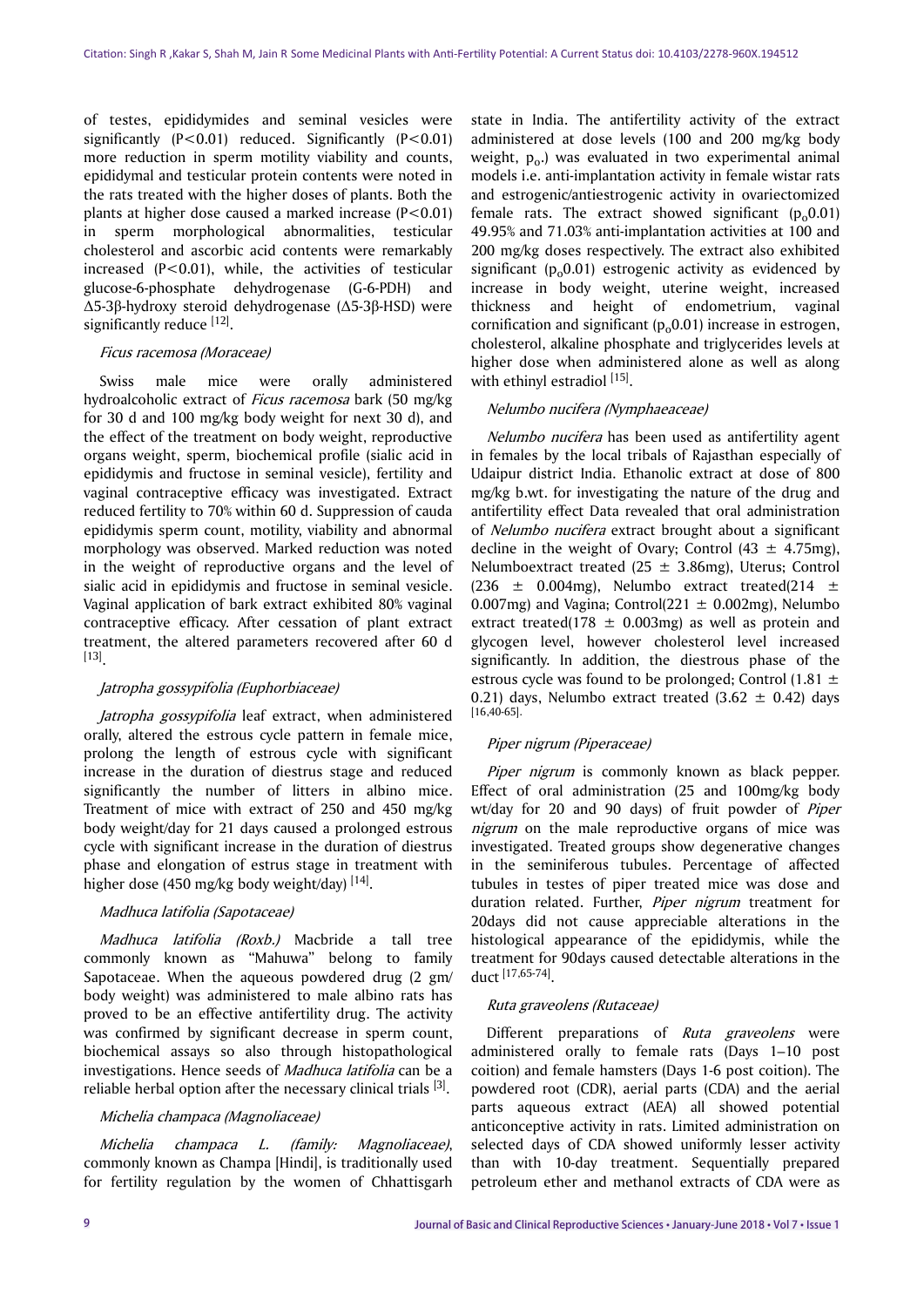active as CDA itself. The benzene and chloroform extracts were toxic and inactive. Rutin, a known chemical constituent of the plant, was found to be inactive. None of the above preparations showed activity in hamster [18].

#### Striga orobanchoides (Scrophulariaceae)

The two flavones, apigenin and luteolin, isolated from Striga orobanchioides, were investigated for endocrine and contraceptive properties. Graded doses of these compounds (5-25 mg/kg body weight/day) when administered from day 1 to day 4 of pregnancy showed dose-dependent and significant anti-implantation activity. The mean effective Dose 100% (MED(100)) for both compounds was found to be 25 mg/kg body weight. Oral administration of these compounds caused a significant increase in uterine weight in immature ovariectomised rats. It also caused a significant increase in uterine diameter, thickness of the endometrium and its epithelial cell height when compared with those of control rats [19].

#### Terminalia chebula (Combretaceae)

Aqueous-ethanolic (1:1) extract of fruit of T. chebula was administered orally at a dose of 60 mg/0.5 mL distilled water/day for 28 days. The treated group showed a significant diminution in spermatogenic profile. On the other hand testicular cholesterol showed a significant

elevation in T. chebula treated group and plasma testosterone was decreased significantly in comparison to control. The above said androgenic key enzymes were exerted a significant diminution in extract treated group. Anti-oxidative enzymes such as catalase and superoxide dismutase showed a significant reduction and a significant elevation in conjugated diene and Thiobarbituric acid reactive substance was noted in treated group. GOT and GPT study of liver and kidney showed a non-significant change which confirmed the non-toxic nature of T. chebula. Histological study of testis of treated group exhibited significant reduction in seminiferous tubular diameter [20]. (Table 1).

#### Trachyspermum ammi (Umbelliferae)

Trachyspermum ammi (Linn) Sprague, well known member of the *Umbelliferae* family was found to be throughout India. Ethanolic extract of Trachyspermum ammi at four different doses such as 100mg/kg, 200mg/kg and 400mg/kg for a period of 60 days with the recovery group animals for 120 days at the dose of 400mg/kg. Parameters such as testes weight, sperm count, sperm motility, sperm morphology and histopathological examination of the testis are carried out. The study revealed that the drug possess significant male antifertility effect dose dependently [21-30].

| S. no.         | <b>Plant name</b>                         | Family        | <b>Common name</b>       | Part used  | <b>References</b> |
|----------------|-------------------------------------------|---------------|--------------------------|------------|-------------------|
| $\mathbf{1}$ . | Abroma angusta Linn.                      | Sterculaceae  | Ulat kambal              | <b>RT</b>  | $[22]$            |
| 2.             | Abrus precatorius Linn.                   | Fabaceae      | Ghungchi                 | RT, SD     | $[22]$            |
| 3.             | Acacia leucophloea (Roxb.) Willd.         | Fabaceae      | Renjhua, Safed           | BR, LF, GU | $[23]$            |
| 4.             | Achyranthes aspera Linn.                  | Amaranthaceae | kikar                    | LF         | $[24]$            |
| 5.             | Achyranthes bidentata Blume.              | Amaranthaceae | L,                       | LF, RT     | $[25]$            |
| 6.             | Aconitum heterophyllum Wall.              | Ranunculaceae | Atis                     | <b>RT</b>  | $[26]$            |
| 7.             | Acorus calamus Linn.                      | Araceae       | Bach                     | <b>RT</b>  | $[27]$            |
| 8.             | Adhatoda vasica Nees                      | Acanthaceae   | Adhusa                   | <b>PL</b>  | $[22]$            |
| 9.             | Adiantum lunulatum                        | Pteridaceae   | $\overline{\phantom{a}}$ | AP         | $[5]$             |
| 10.            | Aerva lantana (L.) Juss. ex. Shult        | Amaranthaceae | Chaya                    | <b>RT</b>  | $[28]$            |
| 11.            | Agave americana Linn.                     | Agavaceae     | Rambans                  | RT Sap     | $[22]$            |
| 12.            | Ailanthus excelsa Roxb.                   | Simaroubaceae | Ghar Karnana             | <b>SB</b>  | $[29]$            |
| 13.            | Alangium salvifolium (L. f.) Wang.        | Alangiaceae   | Aankol                   | <b>RT</b>  | $[30]$            |
| 14.            | Allium cepa Linn.                         | Liliaceae     | Pyaj                     | <b>BU</b>  | $[22]$            |
| 15.            | Allium sativum Linn.                      | Liliaceae     | Lahsun                   | SD, BU     | $[22]$            |
| 16.            | Aloe barbadensis Mill.                    | Liliaceae     | Ghikwar                  | LF         | $[22]$            |
| 17.            | Alternanthera<br>philoxeroides<br>Griseb. | Amaranthaceae | Jaisachi-ara             | PL         | $[28]$            |
| 18.            | Alysicarpus vaginalis                     | Fabaceae      | Davai                    | <b>RT</b>  | $[23]$            |
| 19.            | Amaranthus spinosus Linn.                 | Amaranthaceae | Katailichaula            |            | $[29]$            |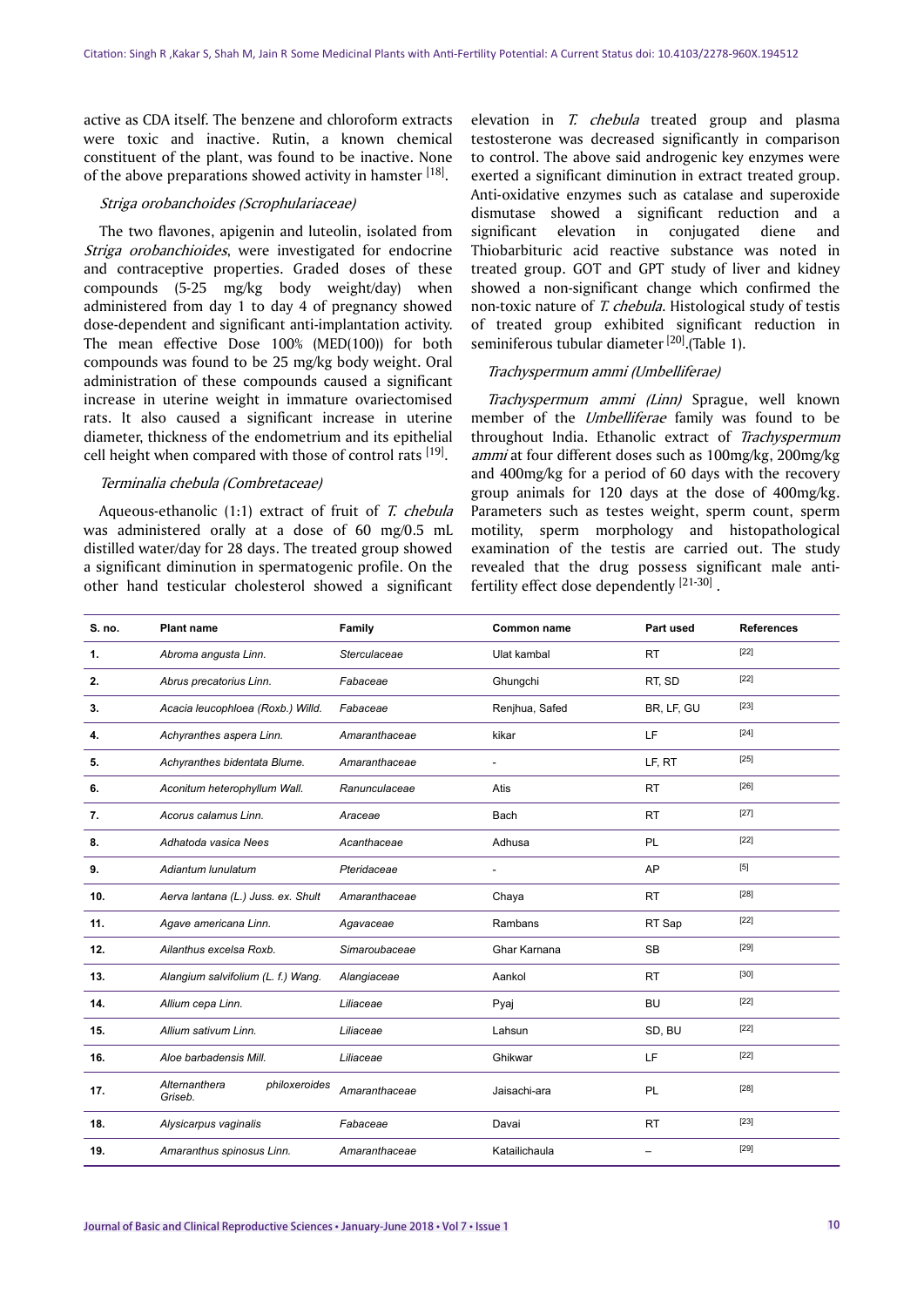| 20. | Ananas comosus Merr.Syn. A.<br>sativus    | <b>Bromeliaceae</b> | Anannas                  | <b>FR</b>                | $[31]$ |
|-----|-------------------------------------------|---------------------|--------------------------|--------------------------|--------|
| 21. | Anastatica hierochuntica Linn.            | <b>Brassicaceae</b> | Garvaphul                | $\overline{\phantom{0}}$ | $[22]$ |
| 22. | Andrographis paniculata                   | Acanthaceae         | $\overline{a}$           | $\overline{a}$           | [9]    |
| 23. | Aneilema conspicuum Kunth.                | Commelinaceae       | -                        | <b>RT</b>                | $[32]$ |
| 24. | Anethum sowa Kurz.                        | Apiaceae            | Soya                     | <b>FR</b>                | $[26]$ |
| 25. | Annona reticulta Linn.                    | Annonaceae          | Ramphal                  | SD                       | $[28]$ |
| 26. | Annona squamosa Linn.                     | Annonaceae          | Sharifa, Sitaphalam      | SD,RT                    | $[31]$ |
| 27. | Anthemis nobilis Linn.                    | Asteraceae          | Babuni-ka-phul           | Oil                      | $[33]$ |
| 28. | Anthocephalus cadamba Miq.                | Rubiaceae           | Kadamba                  | RT, FL                   | $[32]$ |
| 29. | Anthriscus nemerosa (M. Bieb.)<br>Spreng. | Apiaceae            | Cow parsley              | <b>PL</b>                | $[34]$ |
| 30. | Antidesma ghaesaembilla Gaertn.           | Euphorbiaceae       | Square leaf China laurel | <b>WD</b>                | $[34]$ |
| 31. | Apium graveolens Linn.                    | Apiaceae            | Ajmud                    | <b>SD</b>                | $[22]$ |
| 32. | Areca catechu Linn.                       | Arecaceae           | Supari                   | <b>FR</b>                | $[35]$ |
| 33. | Argyreia speciosa Sweet.                  | Convolvulaceae      | Takoria alu              | TU                       | $[36]$ |
| 34. | Arisaema leschenaultia                    | Araceae             | ÷,                       | TU, SP                   | $[25]$ |
| 35. | Aristolochia bracteata Retz.              | Aristolochiaceae    | Kirama                   | <b>RT</b>                | $[22]$ |
| 36. | Artemisia siversiana Willd.               | Asteraceae          | Charmara                 | LF.                      | $[37]$ |
| 37. | Artemisia vulgaris Linn.                  | Asteraceae          | Nagadouna                | LF, RT                   | $[38]$ |
| 38. | Aristolochia indica Linn.                 | Aristolochiaceae    | Isharmul                 | <b>RT</b>                | $[22]$ |
| 39. | Asplenium adiantum-nigrum Linn.           | Polypodiaceae       | Black Spleen.            | PL                       | $[33]$ |
| 40. | Avicennia marina Forssk. Vierch.          | Avicenniaceae       | Pyara ban                | LF.                      | $[28]$ |
| 41. | Azadirachta indica A. Juss.               | Meliaceae           | Neem                     | GU                       | $[22]$ |
| 42. | Balanites roxburghii                      | Zygophyllaceae      | Desert date              | <b>FR</b>                | [6]    |
| 43. | Bambusa<br>arundinacea<br>(Retz.) Willd.  | Poaceae             | Bans                     | RT, LF                   | $[26]$ |
| 44. | Barleria crista Linn.                     | Acanthaceae         | Jhinti                   | RT                       | $[28]$ |
| 45. | Basella alba Linn.                        | Basellaceae         | Lalbachlu, Poya          | RT                       | $[26]$ |
| 46. | Bauhinia racemosa Lam.                    | Fabaceae            | Apta                     | SB                       | $[39]$ |
| 47. | Bauhinia retusa Ham.                      | Fabaceae            | Semla                    | RE                       | $[22]$ |
| 48. | Berberis aristata DC.                     | Berberidaceae       | Dar-hald                 | EX                       | $[22]$ |
| 49. | Beta vulgaris Linn.                       | Chenopodiaceae      | Chukandar                | LF, RT, SD               | $[22]$ |
| 50. | Betula bhoipattra Wall.                   | Betulaceae          | Bhojpattra               | SB                       | $[26]$ |
| 51. | Blumea balsamifera L. DC.                 | Asteraceae          | Kakaronda                | LF.                      | $[22]$ |
| 52. | Bombax ceiba L.                           | Bombacaceae         | Buruga                   | SD                       | $[31]$ |
| 53. | Borassus flabellifer Linn.                | Arecaceae           | Tad                      | <b>RT</b>                | $[30]$ |
| 54. | Boswellia glabra Roxb.                    | Burseraceae         | Lobhan                   | $\sf RE$                 | $[22]$ |
| 55. | Brassica indica                           | Brassicaceae        | Kadugu                   | SD                       | $[40]$ |
| 56. | Brassica juncea Coss                      | Brassicaceae        | Rai                      | Oil                      | $[22]$ |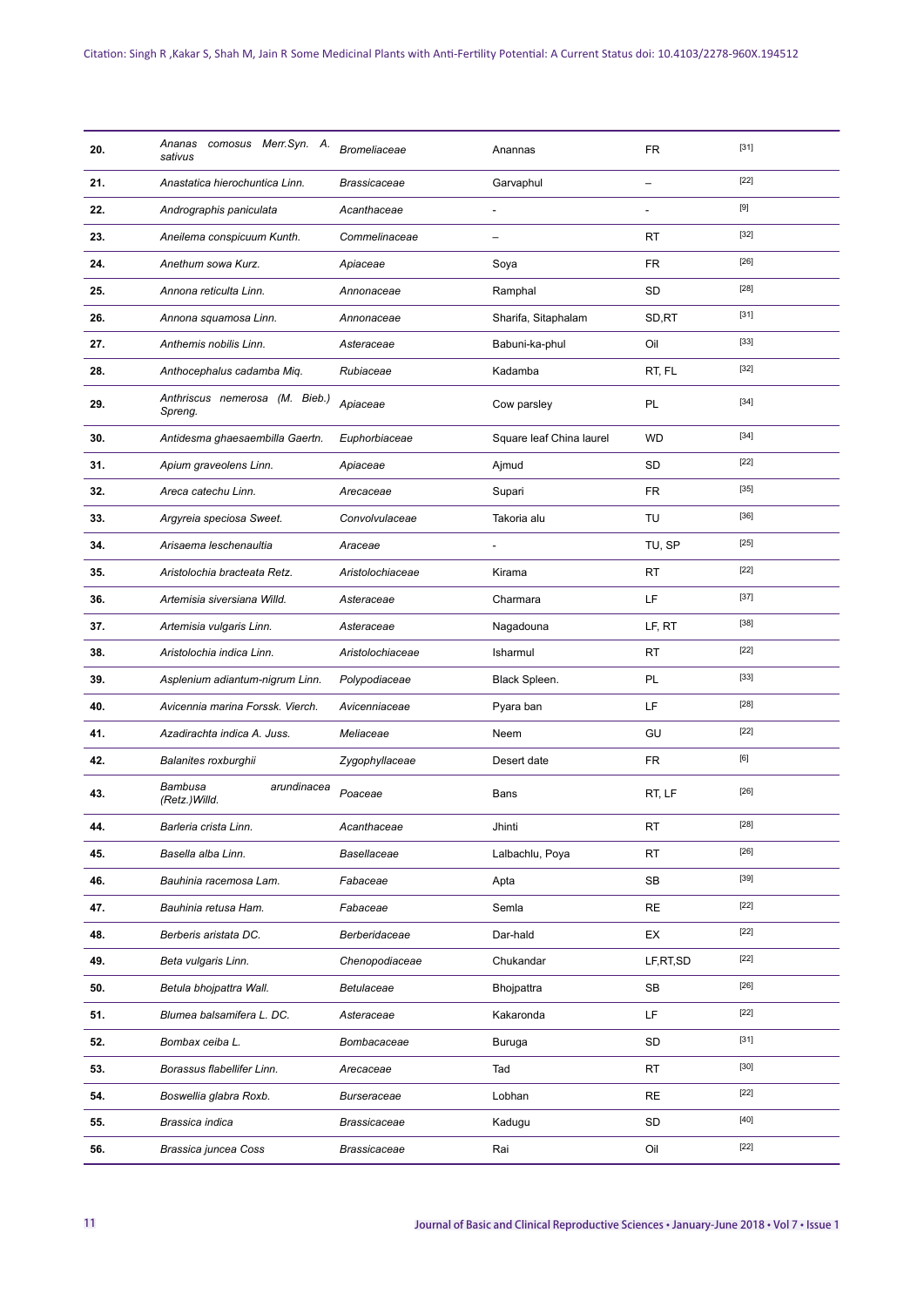| 57. | Brassica nigra Linn. & Koch.                    | <b>Brassicaceae</b> | Banarsi rai   | SD             | $[26]$ |
|-----|-------------------------------------------------|---------------------|---------------|----------------|--------|
| 58. | Bridelia retusa (L.) Spreng.                    | Euphorbiaceae       | Lankpana      | <b>BR</b>      | $[30]$ |
| 59. | Buddleja asiatica Lour.                         | Buddlejaceae        | Bana          | <b>RT</b>      | $[26]$ |
| 60. | Butea monosperma (Lam.) Kuntze                  | Fabaceae            | Palas         | FL,LF, SD      | $[33]$ |
| 61. | Caesalpinia bonducella Linn                     | Fabaceae            | Kat-karanj    | SD             | $[22]$ |
| 62. | Caesalpinia<br>pulchrrima<br>(Linn.)<br>Swartz. | Fabaceae            | Krishna chura | LF             | $[41]$ |
| 63. | Caesalpinia sappan Linn.                        | Fabaceae            | Patang        | WD, LF         | $[22]$ |
| 64. | Calendula officinalis Linn.                     | Asteraceae          | Calandula     | FL.            | $[22]$ |
| 65. | Callicarpa macrophylla Vahl.                    | Verbenaceae         | Daya          |                | $[32]$ |
| 66. | Calotropis gigantea (Linn.) R. Br.              | Asclepiadaceae      | AK            | <b>RB</b>      | $[22]$ |
| 67. | Calotropis procera (Ait.) R. Br.                | Asclepiadaceae      | Akada madar   | LA, PL, RT     | $[42]$ |
| 68. | Cananga odorata                                 | Annonaceae          | Ylang         | FR.            | $[43]$ |
| 69. | Cannabis sativa Linn.                           | Moraceae            | Bhang         |                | $[1]$  |
| 70. | Capparis aphylla                                | Capparidaceae       | Wild caper    | AP             | $[7]$  |
| 71. | Cardiospermum helicacabum                       | Spindaceae          | Kanphuti      | PL             | $[2]$  |
| 72. | Careya arborea Roxb.                            | Lecythidaceae       | Pizh          | FB             | $[40]$ |
| 73. | Carica papaya Linn.                             | Caricaceae          | Papaya        | LF             | $[7]$  |
| 74. | Carum carvi Linn.                               | Apiaceae            | Shia Jira     | FR.            | $[26]$ |
| 75. | Cascabela thevetia (Linn.) Lippold              | Apocynaceae         | Pacha Ganneru | SD             | $[31]$ |
| 76. | Cassia fistula Linn.                            | Fabaceae            | Rela          | FR.            | $[31]$ |
| 77. | Cassia lanceolata Linn. & Forsk                 | Fabaceae            | Sana          | LF             | $[22]$ |
| 78. | Cassia occidentalis Linn.                       | Fabaceae            | Kasondi       | <b>RT</b>      | $[44]$ |
| 79. | Cedrela toona Roxb.                             | Meliaceae           | Tun           | FL             | $[22]$ |
| 80. | Celastrus paniculata Willd.                     | Celastraceae        | Malkangni     | <b>SD</b>      | $[22]$ |
| 81. | Celosia argentea Linn.                          | Amaranthaceae       | Kurdu         | RT             | $[39]$ |
| 82. | Cenchrus biflorus Roxb.                         | Poaceae             | Kutta ghash   | ST, SD         | [45]   |
| 83. | Cerbera manghas Linn.                           | Apocynaceae         | Dabur         | FR             | $[32]$ |
| 84. | Cerbera odollam Gaertn.                         | Apocynaceae         | Dhakur        | SD, LF         | $[33]$ |
| 85. | Cicer arietinum Linn.                           | Fabaceae            | Chana         | $\overline{a}$ | $[22]$ |
| 86. | Cichorium intybus Linn.                         | Asteraceae          | Kasini        | SD             | $[22]$ |
| 87. | Cinchona calisaya Wedd.                         | Rubiaceae           | Cinchona      | BR             | $[22]$ |
| 88. | Cinnamomum<br>camphora<br>Nees<br>&Eberm.       | Lauraceae           | Kapoor        |                | $[22]$ |
| 89. | Cinnamomum cassia Blume                         | Lauraceae           | Tej           | L.             | $[22]$ |
| 90. | Cissampelos pareira Linn.                       | Menispermaceae      | Akanadi       | <b>RT</b>      | [26]   |
| 91. | Citrullus colocynthis Schrad.                   | Cucurbitaceae       | Indrayan      | RT             | $[22]$ |
| 92. | Citrus medica Linn.                             | Rutaceae            | Bara-Nimbu    | <b>FR</b>      | $[26]$ |
| 93. | Clerodendrum phlomidis Linn. f.                 | Verbenaceae         | Arni          | RT             | [46]   |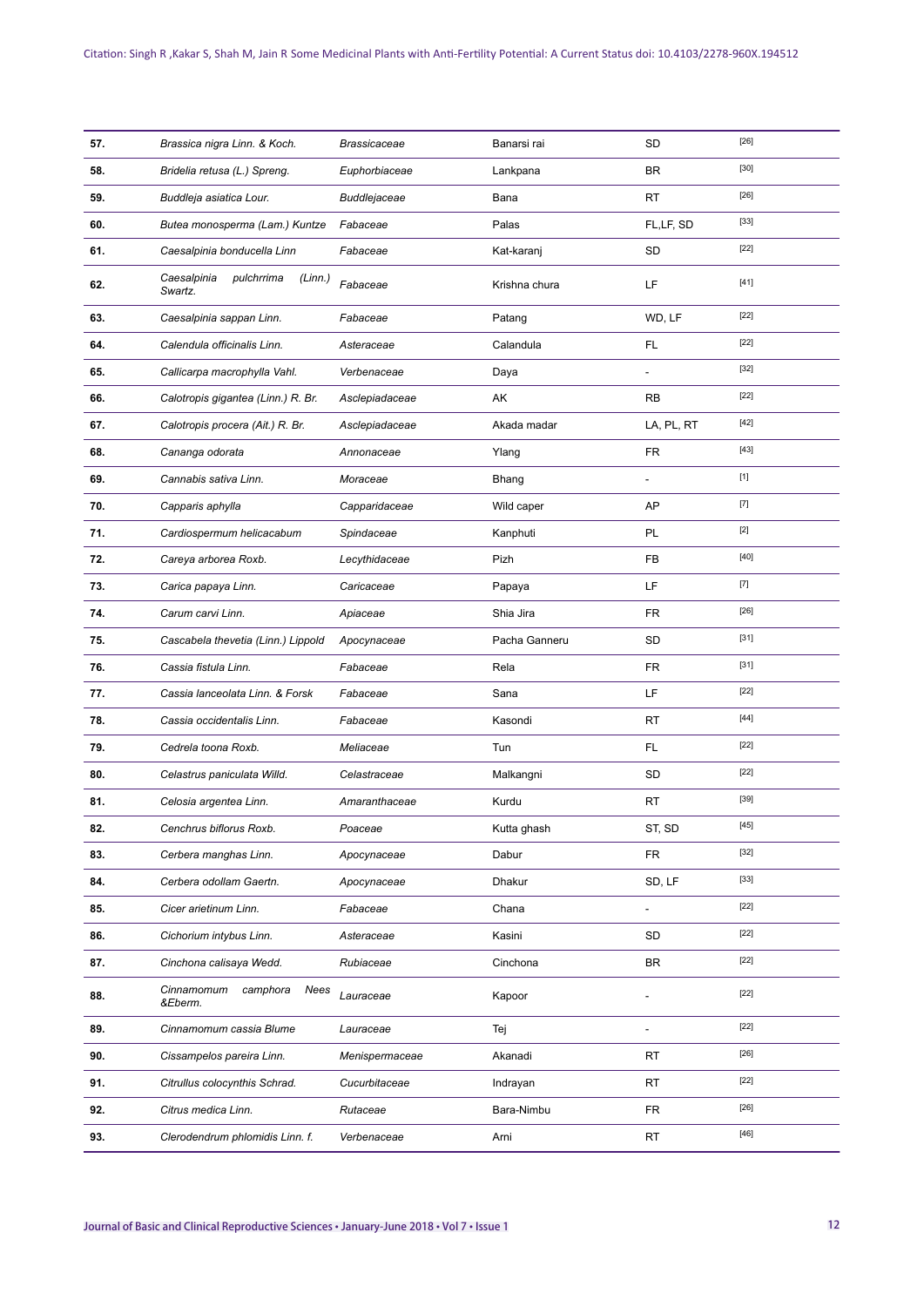| 94.  | Colebrookia oppositifolia                             | Lamiaceae          | Indian squirrel              | LF                       | $[47]$ |
|------|-------------------------------------------------------|--------------------|------------------------------|--------------------------|--------|
| 95.  | Commiphora mukul                                      | <b>Burseraceae</b> | Guggul                       | <b>RE</b>                | $[22]$ |
| 96.  | Cordia dichotoma Forst.                               | Boraginaceae       | Lasora                       | LF.                      | [8]    |
| 97.  | Cordia gharaf Roxb.                                   | Boraginaceae       | Gundi                        | LF.                      | $[23]$ |
| 98.  | Cordia rothii Roem. & Schult                          | Boraginaceae       | L,                           | <b>RT</b>                | $[48]$ |
| 99.  | Costus speciosus Koeing                               | Zingiberaceae      | Chengalva Kostu              | <b>RH</b>                | $[31]$ |
| 100. | Crataeva nurvala Buch.Ham.                            | Capparidaceae      | Barun                        | <b>SB</b>                | $[49]$ |
| 101. | Crocus sativus Linn.                                  | Iridaceae          | Kesar                        | FL.                      | $[22]$ |
| 102. | Crotalaria juncea Linn.                               | Fabaceae           | Sandi                        | LF                       | $[22]$ |
| 103. | Croton roxburghii                                     | Euphorbiaceae      | <b>Bhutala</b>               | <b>BR</b>                | $[50]$ |
| 104. | Cuminum cyminum Linn.                                 | Apiaceae           | Jira                         | <b>FR</b>                | $[22]$ |
| 105. | Curcuma longa Linn.                                   | Zingiberaceae      | Haldi                        | <b>RH</b>                | [9]    |
| 106. | Curcuma zedoaria Rosc.                                | Zingiberaceae      | Kachura                      | <b>RH</b>                | $[22]$ |
| 107. | Cuscuta reflexa Roxb.                                 | Convolvulaceae     | Amar bel                     |                          | $[22]$ |
| 108. | Cynodon dactylon Pers.                                | Poaceae            | Durva                        | PL                       | $[39]$ |
| 109. | Cyperus rotundus Linn.                                | Cyperaceae         | Motha                        | TU                       | $[22]$ |
| 110. | Dactyloctenium aegyptium                              | Poaceae            |                              | PL                       | $[10]$ |
| 111. | Datura metel Linn.                                    | Solanaceae         | Sadahdhatura                 | LF, FR, RT               | $[40]$ |
| 112. | Daucus carota Linn.                                   | Apiaceae           | Gajar                        | <b>SD</b>                | $[22]$ |
| 113. | Dendrophthoe<br>falcata(Linn.<br>f.)<br>Ettingsahusen | Loranthaceae       | Baramanda                    | <b>ST</b>                | $[28]$ |
| 114. | Dendrocalamus strictus (Roxb.)                        | Poaceae            | Sadana                       | LF                       | $[31]$ |
| 115. | Derris brevipes Baker.                                | Fabaceae           | ÷,                           | <b>RT</b>                | $[44]$ |
| 116. | Desmodium retroflexum DC.                             | Fabaceae           | $\qquad \qquad \blacksquare$ | <b>RT</b>                | $[33]$ |
| 117. | Dioscorea pentaphylla Linn.                           | Dioscoreaceae      | Lalvala vahrikand            | TU                       | $[35]$ |
| 118. | Diospyros cordifolia Roxb.                            | Ebenaceae          | Karatendu                    | FR,RT                    | $[35]$ |
| 119. | Dodonea viscosa                                       | Sapindaceae        |                              | LF                       | $[11]$ |
| 120. | Dolichandrone falcata Seem.                           | Bignoniaceae       | Hawar                        | $\overline{\phantom{a}}$ | $[22]$ |
| 121. | Drosera burmannii Vahl.                               | Droseraceae        | Kavara mogga                 | PL                       | $[31]$ |
| 122. | Dryopteris felix-mas (Linn.) Schott                   | Polypodiaceae      | Male fern                    | RT, SD                   | $[33]$ |
| 123. | Echinochloa frumentacea Linn.                         | Poaceae            | Sanwa                        | SD                       | $[32]$ |
| 124. | Echinops echinatus Roxb.                              | Asteraceae         | Utanti                       | PL                       | $[51]$ |
| 125. | Embelia ribes Burm. f.                                | Myrsinaceae        | Baberang                     | RT                       | $[22]$ |
| 126. | Enicostemma axillare                                  | Gentianaceae       | $\overline{\phantom{m}}$     | LF.                      | $[12]$ |
| 127. | Erythrina indica Lam.                                 | Fabaceae           | Dadap                        | LF, RT                   | $[33]$ |
| 128. | Erythrina variegata Linn. Var.                        | Fabaceae           | $\overline{a}$               | E                        | $[32]$ |
| 129. | Erythroxylum coca Lam.                                | Erythroxylaceae    | Koko                         | LF.                      | $[22]$ |
|      |                                                       |                    |                              |                          |        |
| 130. | Eupatoriun odoratum Linn.                             | Asteraceae         |                              | PL                       | $[33]$ |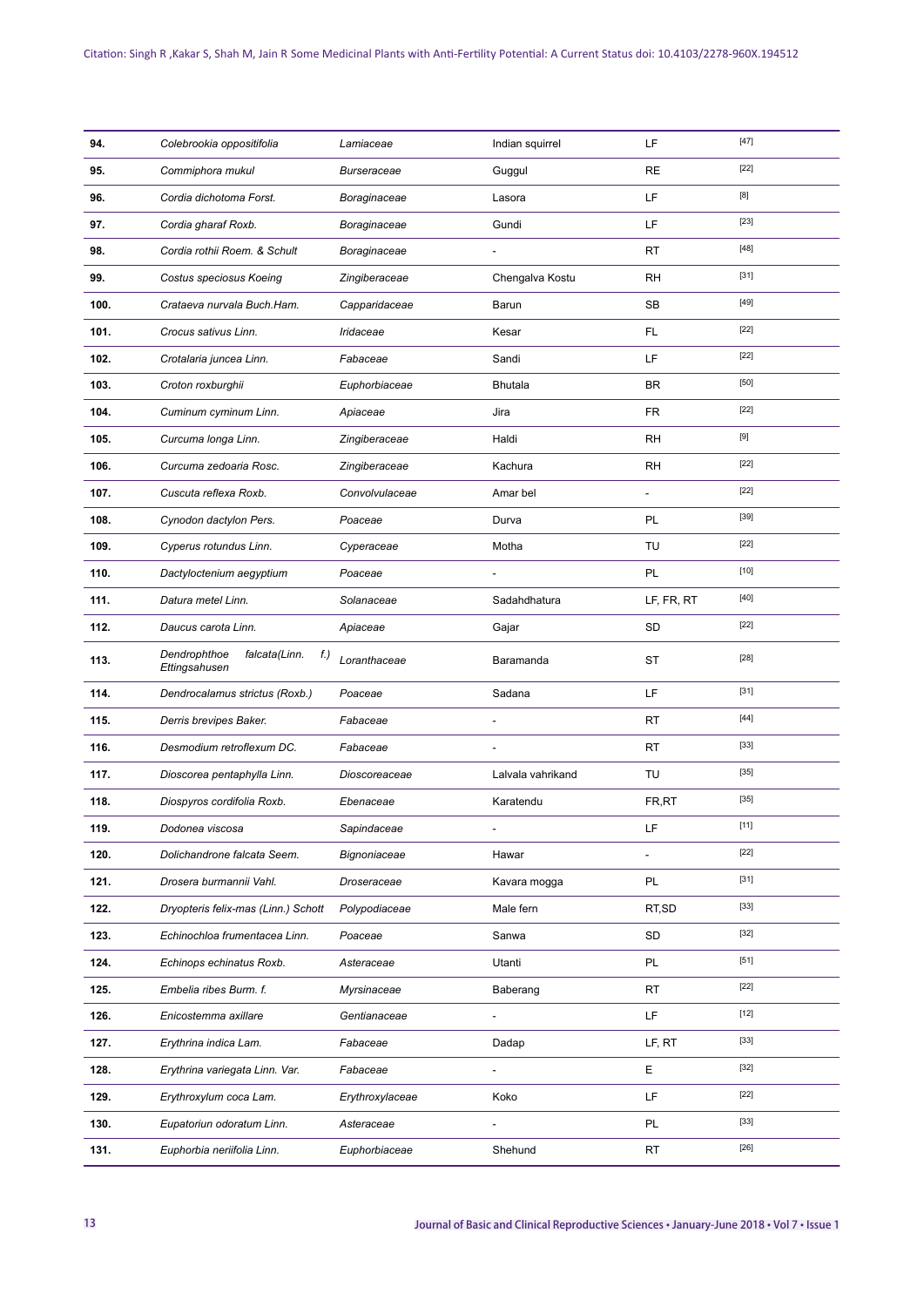| 132. | Euphorbia resinifera Berg.                 | Euphorbiaceae       | $\overline{a}$           | $\overline{a}$ | $[22]$ |
|------|--------------------------------------------|---------------------|--------------------------|----------------|--------|
| 133. | Euphorbia tirucalli Linn.                  | Euphorbiaceae       | Konpal                   | PL             | $[52]$ |
| 134. | Excoecaria agallocha Linn.                 | Euphorbiaceae       | Gangawa                  | PL             | $[22]$ |
| 135. | Ferula assa-foetida Linn.                  | Apiaceae            | Heeng                    | <b>RE</b>      | $[22]$ |
| 136. | Ficus racemose                             | Moraceae            |                          | <b>BR</b>      | $[13]$ |
| 137. | Foeniculum vulgare Mill.                   | Apiaceae            | Saunf                    | SD             | $[32]$ |
| 138. | Garcinia morella Desr.                     | Clusiaceae          | Tamel                    | <b>RE</b>      | $[22]$ |
| 139. | Gloriosa superba Linn.                     | Liliaceae           | Kaliari                  | TU             | $[22]$ |
| 140. | Glossocardia bosvallia DC.                 | Asteraceae          | Seri                     | PL             | $[33]$ |
| 141. | Glycyrrhiza glabra Linn.                   | Fabaceae            | Mulethi                  | <b>RT</b>      | $[22]$ |
| 142. | Gossypium herbaceum Linn.                  | Malvaceae           | Kapas                    | RT             | $[22]$ |
| 143. | Gossypium indicum Lam.                     | Malvaceae           | Kapas                    | SD             | $[22]$ |
| 144. | Grewia colunnaris Sm.                      | Tiliaceae           | Gangchi                  | RT             | $[30]$ |
| 145. | Hagenia abyssinica.                        | Rosaceae            | Cusso                    |                | $[22]$ |
| 146. | Hibiscus manihot Linn.                     | Malvaceae           | ÷,                       | <b>BR</b>      | $[33]$ |
| 147. | Hibiscus rosa-sinensis Linn.               | Malvaceae           | Gudhal                   | PT             | $[22]$ |
| 148. | Hydrocotyle asiatica Linn.                 | Apiaceae            | Brahmi                   | PL             | $[33]$ |
| 149. | Hyptis suaveolens Poit.                    | Labiatae            | <b>Bilati Tulsi</b>      | LF.            | $[53]$ |
| 150. | Indigofera linnaei Ali                     | Fabaceae            | Tejomala                 | <b>RT</b>      | $[30]$ |
| 151. | Jasminum multiflorum (Burm. f.)<br>Andrews | Oleaceae            | Kundphu                  |                | $[32]$ |
| 152. | Jatropha curcus                            | Euphorbiaceae       | Jangli-arandi            | <b>FR</b>      | $[54]$ |
| 153. | Jatropha gossypifolia                      | Euphorbiaceae       |                          | LF             | $[14]$ |
| 154. | Juniperus communis Linn.                   | Cupressaceae        | Aaraar                   | PX, ST, FR     | $[22]$ |
| 155. | Justicia simplex D. Don.                   | Acanthaceae         | $\overline{\phantom{a}}$ | <b>RT</b>      | $[44]$ |
| 156. | Lagenaria siceraria Standl.                | Cucurbitaceae       | Kashiphal                | FR, SD         | $[26]$ |
| 157. | Laurus nobilis Linn.                       | Lauraceae           | Hab-el Ghar              | LF             | $[22]$ |
| 158. | Lawsonia inermis Linn.                     | Lythraceae          | Hina                     | LF             | $[22]$ |
| 159. | Lepidium sativum Linn.                     | <b>Brassicaceae</b> | $\blacksquare$           | SD             | $[22]$ |
| 160. | Lobelia nicotianifolia Heyne               | Campanulaceae       | Nala                     | PL             | $[53]$ |
| 161. | Luffa acutangula (Linn.) Roxb.             | Cucurbitaceae       | Karvitori                | <b>RB</b>      | $[33]$ |
| 162. | Luffa echinata Roxb.                       | Cucurbitaceae       | Ghagarabela              | $\frac{1}{2}$  | $[22]$ |
| 163. | Lycopodium clavatum Linn                   | Lycopodiaceae       | Bendarli                 | PL             | $[33]$ |
| 164. | Madhuca latifolia                          | Sapotaceae          | Mahuwa                   |                | $[3]$  |
| 165. | Mallotus philippinensis Muell. Arg.        | Euphorbiaceae       | Kamila                   | <b>FR</b>      | $[26]$ |
| 166. | Marsdenia tenacissima (Wright &<br>Arn.)   | Asclepiadaceae      |                          | <b>RT</b>      | $[26]$ |
| 167. | Martynia annua                             | Pedaliaceae         | Devils claws             | RT             | $[55]$ |
| 168. | Melia azadirachta Linn.                    | Malvaceae           | Bakain                   | FL, LF, RE     | $[33]$ |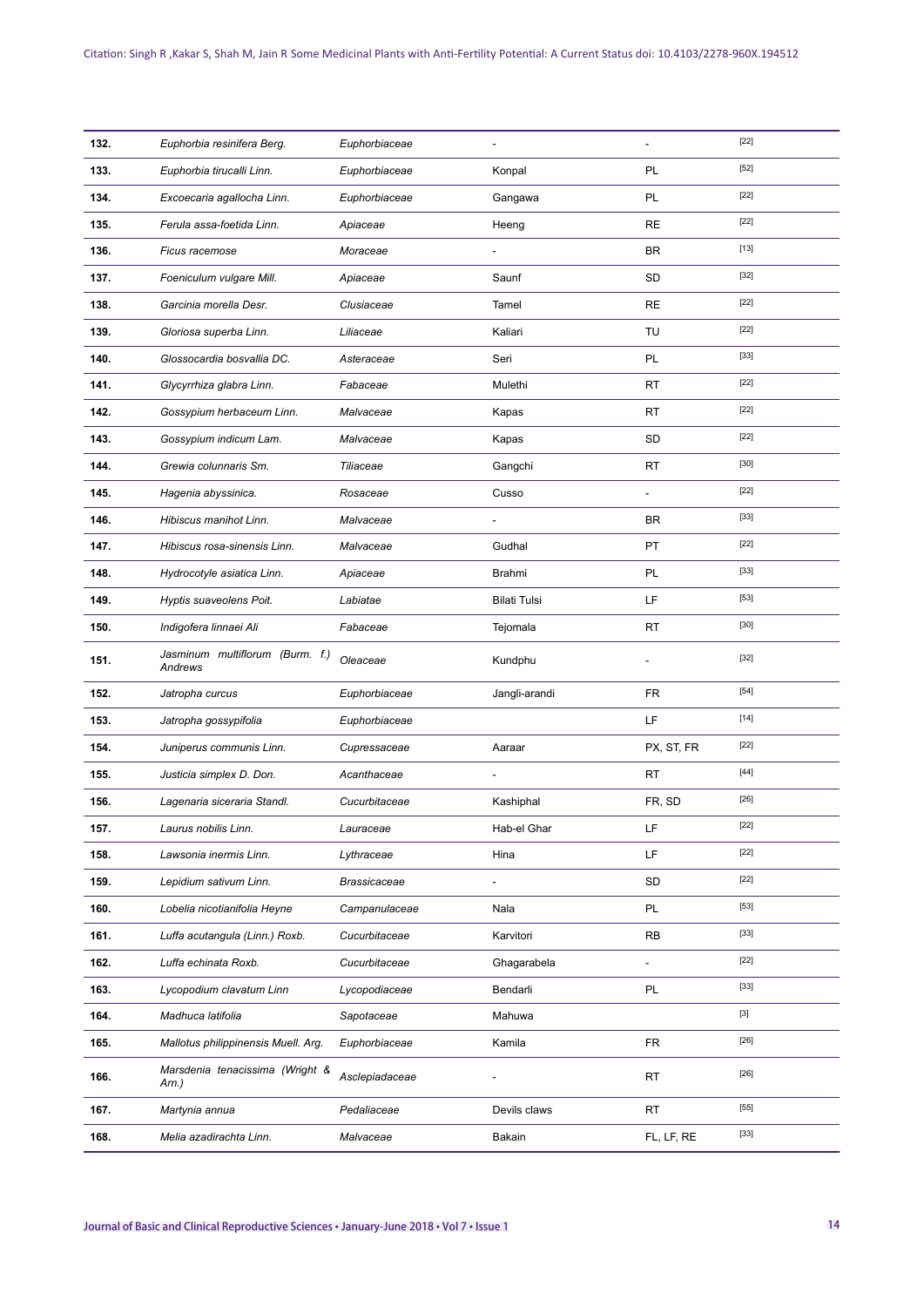| 169. | Memecylon amplexicaule Roxb                    | Melastomataceae  | Perungacha          | $\overline{a}$ | $[32]$ |
|------|------------------------------------------------|------------------|---------------------|----------------|--------|
| 170. | Mentha arvensis Linn.                          | Labiatae         | Pudina              | LF             | $[33]$ |
| 171. | Mesua ferrea Linn.                             | Clusiaceae       | Nagkesar            | LF             | $[33]$ |
| 172. | Meyna spinosa Roxb.ex. Link                    | Rubiaceae        | Meyna               | FR, SD         | $[28]$ |
| 173. | Michelia champaca Linn.                        | Magnoliaceae     | Champa              | LF             | $[15]$ |
| 174. | Mitragyna parvifolia (Roxb.) Korth.            | Rubiaceae        | Kadam               | <b>BR</b>      | $[56]$ |
| 175. | Mollugo cerviana Ser.                          | Ficoidaceae      | $\overline{a}$      | FL.            | $[53]$ |
| 176. | Mollugo pentaphylla Linn.                      | Ficoidaceae      | Jalpapra            | PL             | $[53]$ |
| 177. | Momordica charantia Linn.                      | Cucurbitaceae    | Karela              | <b>RT</b>      | $[22]$ |
| 178. | Morinda citrifolia Linn.                       | Rubiaceae        | Ach                 | LF, FR         | $[22]$ |
| 179. | Momordica tuberosa Cogn.                       | Cucurbitaceae    | Kadavanchi          | RT             | $[32]$ |
| 180. | Moringa concanesis Nimmo ex<br>Dalz. And Gibs. | Moringaceae      | Ranshevga           | SB             | $[57]$ |
| 181. | Moringa oleifera Lam                           | Moringaceae      | Sehjan              | <b>SB</b>      | $[22]$ |
| 182. | Musa sapientum L.                              | Musaceae         | Banana              | ST, FL         | $[58]$ |
| 183. | Myristica fragrans Houtt                       | Myristicaceae    | Jaiphal             | SD             | $[59]$ |
| 184. | Nardostachys gradiflora DC.                    | Valerianaceae    | Masi                | <b>ST</b>      | [60]   |
| 185. | Nardostachys jatamansi DC.                     | Valerianaceae    | Jatamanasi          | <b>RT</b>      | $[22]$ |
| 186. | Nelumbo nucifera                               | Nymphaeaceae     | Lotus               | SD             | $[16]$ |
| 187. | Nerium indicum Mill.                           | Apocynaceae      | Kaner               | PL             | $[29]$ |
| 188. | Nerium odorum Soland.                          | Apocynaceae      | Lal-kaner           | PL             | $[33]$ |
| 189. | Nigella sativa Linn.                           | Ranunculaceae    | Kalaunji            | SD             | $[33]$ |
| 190. | Ocimum sanctum Linn                            | Labiatae         | Tulsi               | LF             | $[61]$ |
| 191. | Origanum vulgare Linn.                         | Labiatae         | Sathra, Baslughas   | $\overline{a}$ | [62]   |
| 192. | Pandanus odoratissimus L.f.                    | Pandanaceae      | Kevera              | RT, IF         | $[56]$ |
| 193. | Pandanus tectorius Soland.                     | Pandanaceae      | Keora               |                | $[32]$ |
| 194. | Pedilanthus tithymaloides (L.) Poit.           | Euphorbiaceae    |                     | ST             | [35]   |
| 195. | Peganum harmala Linn.                          | Zygophyllaceae   | Gandhya/Harmal      | PL             | $[57]$ |
| 196. | Picrorhiza kurrooa Benth.                      | Scrophulariaceae | Kutki               | <b>RH</b>      | $[22]$ |
| 197. | Piper betel                                    | Pedaliaceae      | Betel pepper        | P              | $[58]$ |
| 198. | Piper longum Linn.                             | Piperaceae       | Pippal              | <b>FR</b>      | $[22]$ |
| 199. | Piper nigrum                                   |                  | <b>Black pepper</b> |                | $[17]$ |
| 200. | Pisum sativum Linn.                            | Fabaceae         | Mattar              | SD             | $[32]$ |
| 201. | Plumbago indica Linn.                          | Plumbaginaceae   | Lal-chitrak         | RT             | $[32]$ |
| 202. | Plumbago zeylanica Linn.                       | Plumbaginaceae   | Chitrak             | <b>RT</b>      | $[33]$ |
| 203. | Plumeria acuminata Ait.                        | Apocynaceae      | Gobarchampa         | RT             | $[22]$ |
| 204. | Polygonum hydropiper                           | Polygonaceae     | Knot weed           | <b>RT</b>      | $[59]$ |
| 205. | Prangos pabularia Lindl.                       | Apiaceae         | Komal               | <b>RT</b>      | $[22]$ |
| 206. | Prosopis cinearia (Linn.) Druce                | Fabaceae         | Sangri, Khejda      | BR, FL RT, FR  | $[23]$ |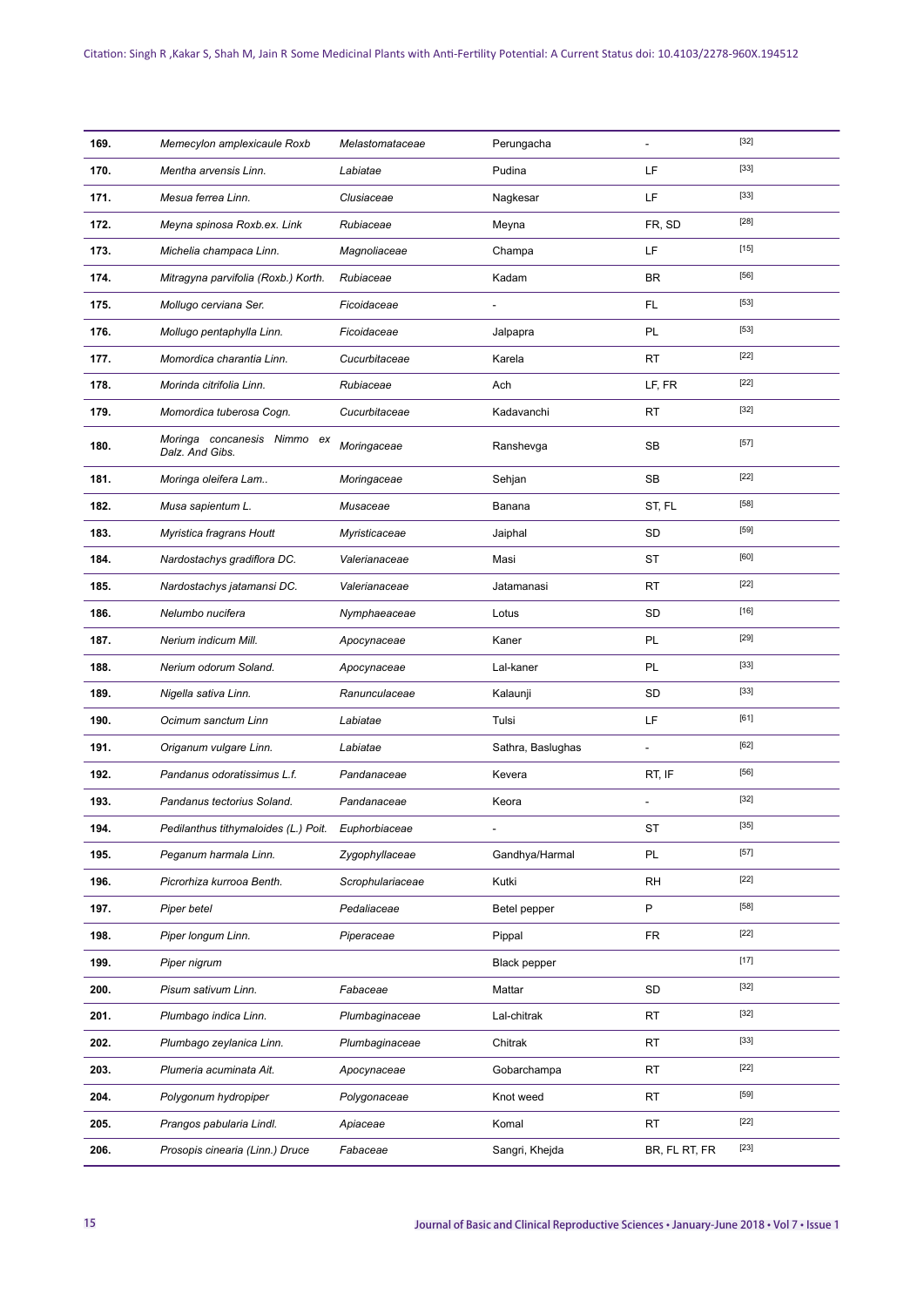| 207. | Prunus armeniaca                            | Rosaceae         | Apricot        | Κ          | $[54]$ |
|------|---------------------------------------------|------------------|----------------|------------|--------|
| 208. | Punica granatum Linn.                       | Punicaceae       | Anar           | PC         | $[22]$ |
| 209. | Pyrethrum indicum DC.                       | Asteraceae       | Guldaudi       | RT         | $[22]$ |
| 210. | Pyrethrum umbelliferum Boiss.               | Asteraceae       | Mithaakarkara  | RT         | $[22]$ |
| 211. | Randia dumetorum Lamk.                      | Rubiaceae        | Mainphal       | <b>SD</b>  | $[33]$ |
| 212. | Randia spinosa (Poir.)                      | Rubiaceae        | $\overline{a}$ | <b>FR</b>  | $[26]$ |
| 213. | Ranunculus sceleratus Linn.                 | Ranunculaceae    | Jaldhania      | PL         | $[22]$ |
| 214. | Raphanus sativus Linn.                      | Brassicaceae     | Muli           | <b>SD</b>  | $[22]$ |
| 215. | Rauwolfia serpentina Benth.                 | Apocynaceae      | Chotachand     | RT         | $[22]$ |
| 216. | Rhynchosia minima DC.                       | Fabaceae         | Nelaalumu      | LF         | $[22]$ |
| 217. | Rivea hypocrateriformis Choisy.             | Convolvulaceae   | $\overline{a}$ | <b>PX</b>  | $[63]$ |
| 218. | Rubia cordifolia Linn.                      | Rubiaceae        | Majitha        | <b>RT</b>  | $[22]$ |
| 219. | Rubus moluccanus Linn                       | Rosaceae         | Katsol         | LF         | $[22]$ |
| 220. | Ruta angustifolia Linn.                     | Rutaceae         | Sadab          | LF         | $[22]$ |
| 221. | Ruta graveolens Linn.                       | Rutaceae         | Salab          | RT, AP     | $[18]$ |
| 222. | Saccharum bengalense Retz.                  | Poaceae          | Munj           | LF         | $[30]$ |
| 223. | Salvia plebeia R. Br.                       | Labiatae         | Sej            | <b>SD</b>  | $[22]$ |
| 224. | Santalum album Linn.                        | Santalaceae      | Chandan        | PL         | $[22]$ |
| 225. | Sapindus trifoliatus Auct.                  | Sapindaceae      | Ritha          | SD         | $[22]$ |
| 226. | Scilla indica (Baker)                       | Liliaceae        | Jangli Pyaz    | BU         | $[64]$ |
| 227. | Semecarpus anacardium Linn.                 | Anacardiaceae    | Bhilawa        | <b>RT</b>  | $[22]$ |
| 228. | Sesamum indicum DC.                         | Pedaliaceae      | Til            | SD         | $[22]$ |
| 229. | Sesbania aegyptiaca Pers.                   | Fabaceae         | Jayant         | LF, SD     | $[22]$ |
| 230. | Sesbania sesban                             | Fabaceae         | Common sesban  | SD         | $[65]$ |
| 231. | Stephavia<br>(Thumb.)<br>japonica<br>Miers. | Menispermaceae   | Annad-ne- muka | <b>RT</b>  | $[28]$ |
| 232. | Striga orobanchiodes                        | Scrophulariaceae | Witches weed   | PL         | $[19]$ |
| 233. | Semecarpus stellata Linn.                   | Anacardiaceae    | $\overline{a}$ | RT         | [66]   |
| 234. | Smithia conferta J.E. Sm.                   | Fabaceae         | Bhaji          | LF         | $[39]$ |
| 235. | Solanum virginianum Linn.                   | Solanaceae       | Rigni          | RT         | $[67]$ |
| 236. | Soymida febrifuga A. Juss                   | Meliaceae        | Rohan          | SB         | [68]   |
| 237. | Stachytarpheta jamaicensis Vahl<br>Enum.    | Verbenaceae      | Kata punuttu   |            | $[32]$ |
| 238. | Stephavia<br>japonica<br>(Thumb.)<br>Miers. | Menispermaceae   | Annad-ne- muka | <b>RT</b>  | $[28]$ |
| 239. | Strychnos potatorum                         | loganiaceae      | Nirmali        | SD         | $[69]$ |
| 240. | Tabernaemontana heyneana Wall.              | Apocynaceae      | Kundalam       | LA         | $[70]$ |
| 241. | Taxus baccata Linn.                         | Taxaceae         | Kash           | <b>FR</b>  | $[22]$ |
| 242. | Tephrosia purpurea Linn. Pers.              | Fabaceae         | Unhali         | LF         |        |
| 243. | Terminalia chebula                          | Combretaceae     | $\overline{a}$ | ${\sf FR}$ | $[20]$ |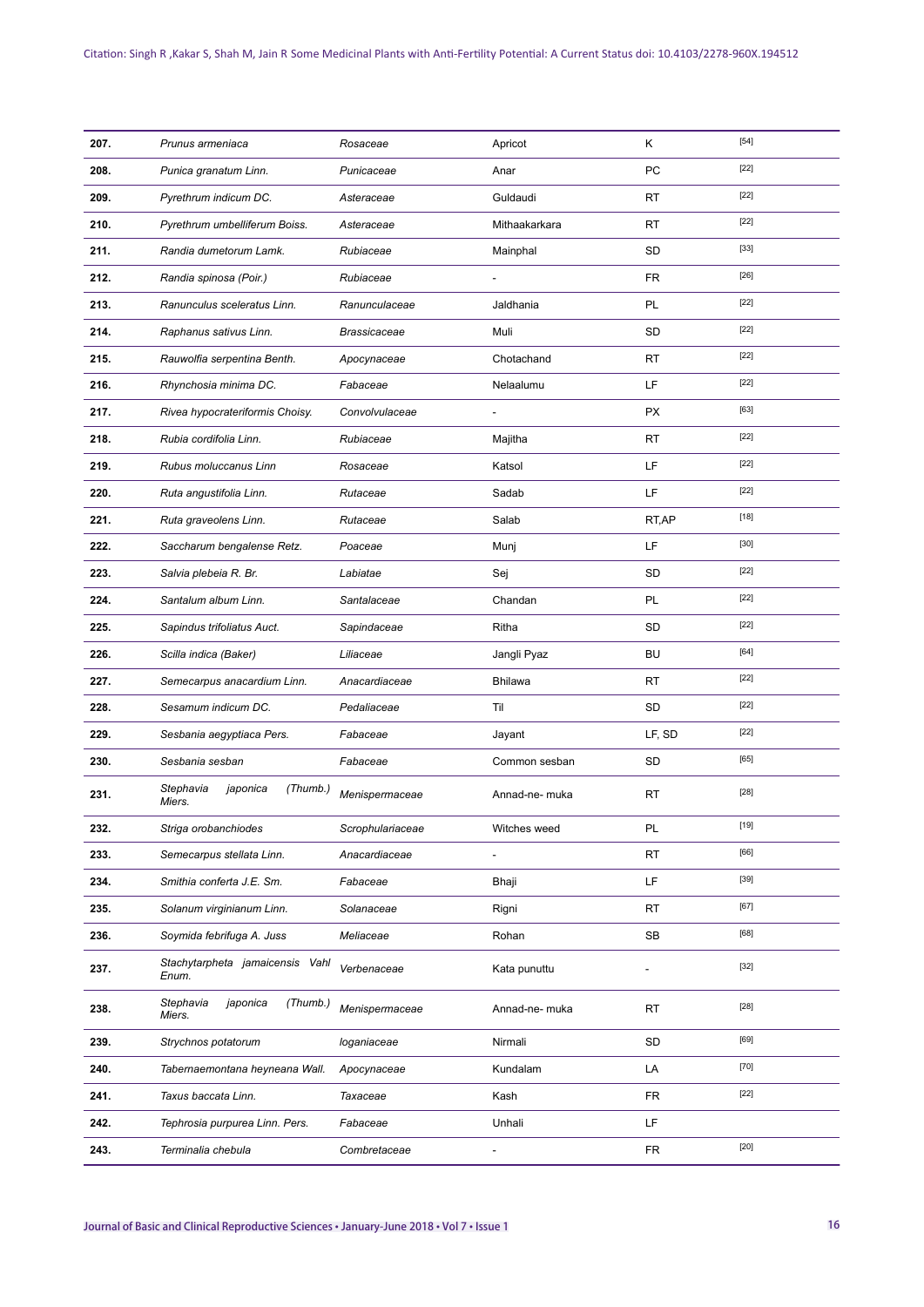| 244. | Thevetia<br>peruviana<br>Schum.                      | (Pers.) K. Apocynaceae | Kalke                    | <b>SD</b> |        |
|------|------------------------------------------------------|------------------------|--------------------------|-----------|--------|
| 245. | Thysanolaena (Roxb.) O. Kuntze                       | Poaceae                | Kutcho                   | FL        | $[71]$ |
| 246. | Trachylobium<br>hornemannianum<br>Heyne.             | Fabaceae               | Sandarus                 | <b>RE</b> | $[33]$ |
| 247. | Trachyspermum ammi                                   | Umbelliferae           |                          |           | $[21]$ |
| 248. | Trachyspermum<br>roxburghianum(DC.) Sprague          | Apiaceae               | Ajmud                    |           | $[32]$ |
| 249. | Trianthema pentandra Linn.                           | Aizoaceae              | Itsit                    | PL        | $[22]$ |
| 250. | Trianthema portulacastrum Linn.                      | Aizoaceae              | Lalsabuni                | <b>RT</b> | $[22]$ |
| 251. | <b>Trichosanthes</b><br>bracteata<br>(Lam.)<br>Voigt | Cucurbitaceae          | Kaki-kado                | <b>SD</b> | $[30]$ |
| 252. | Trichosanthes cucumerina Linn.                       | Cucurbitaceae          | Jangli chichonda         | L.        | $[32]$ |
| 253. | Trifolium subterraneum Linn.                         | Fabaceae               | $\overline{\phantom{a}}$ | L.        | $[32]$ |
| 254. | Trichosanthes tricuspidata Lour.                     | Cucurbitaceae          | Kaundal                  | <b>SD</b> | $[72]$ |
| 255. | Trigonella foenumgraeceum Linn.                      |                        | Methi                    | SD        | $[22]$ |
|      |                                                      | Fabaceae               |                          |           |        |
| 256. | Triumfetta bartramia Linn.                           | Tiliaceae              | Chikti                   | <b>RT</b> | $[32]$ |
| 257. | Tussilago farfara Linn.                              | Asteraceae             | Fanjuim                  | LF, RT    | $[22]$ |
| 258. | Uraria lagopoides DC                                 | Fabaceae               | Pithavana                | PL        | $[32]$ |
| 259. | Uraria lagopodioides Desv.                           | Fabaceae               | Chintamoni               | PL        | $[28]$ |
| 260. | Urena lobata Linn.                                   | Malvaceae              | Bachata                  | LF        | $[22]$ |
| 261. | Urginea indica Kunth.                                | Liliaceae              | Jangli-pyaz              | <b>BU</b> | $[22]$ |
| 262. | Uritica dioica Linn.                                 | Urticaceae             | <b>Bichu</b>             | ÷.        | $[22]$ |
| 263. | Viburnum foetidum Wall.                              | Caprifoliaceae         | Narvel                   | LF        | [66]   |
| 264. | Vicoa indica (L.) DC.                                | Asteraceae             | Banjhauri                | <b>RT</b> | $[73]$ |
| 265. | Viscum articulatum Burm.f.                           | Viscaceae              | Chettubadanika           | <b>ST</b> | $[33]$ |
| 266. | Vitex negundo Linn.                                  | Verbenaceae            | Nirgundi                 | RT, ST    | $[33]$ |
| 267. | Vitex trifolia Linn.                                 | Verbenaceae            | Pani-ki- sambhalu        | <b>FR</b> | $[22]$ |
| 268. | Withania somnifera Dunal                             | Solanaceae             | Asvgandh                 | PL        | $[33]$ |
| 269. | Ziziphora tenuior Linn.                              | Labiatae               | Mishkataramasha          | SD        | $[22]$ |
| 270. | Zizyphus xylopyrus (Retz.) Willd.                    | Rhamnaceae             | Ghatoor                  | <b>FR</b> | $[30]$ |

**Table 1:** Herbal plants available in India as contraceptives

# **CONCLUSION**

Current interest in traditional medicine has led to the rapid development and studies of many herbal remedies employed for anti-fertility action. Novel information gathered from the current data is important in preserving folk indigenous knowledge as well as in the discovery of novel potential compounds with promising anti-fertility potential. Therefore, this review has been prepared to provide a new compilation of plants with specific use as anti-fertility agents. Moreover, this review has

incorporated latest data on new plant species which are not covered in previous reviews on anti-fertility agents.

# **FUTURE NEEDS FOR THIS AREA OF RESEARCH**

Majority of plants used as anti-fertility agents, have not been thoroughly experimentally studied on humans. Present data also lacks information on exact mechanism of action and toxic effects of tested extracts. However, this is clearly one area that needs further investigation as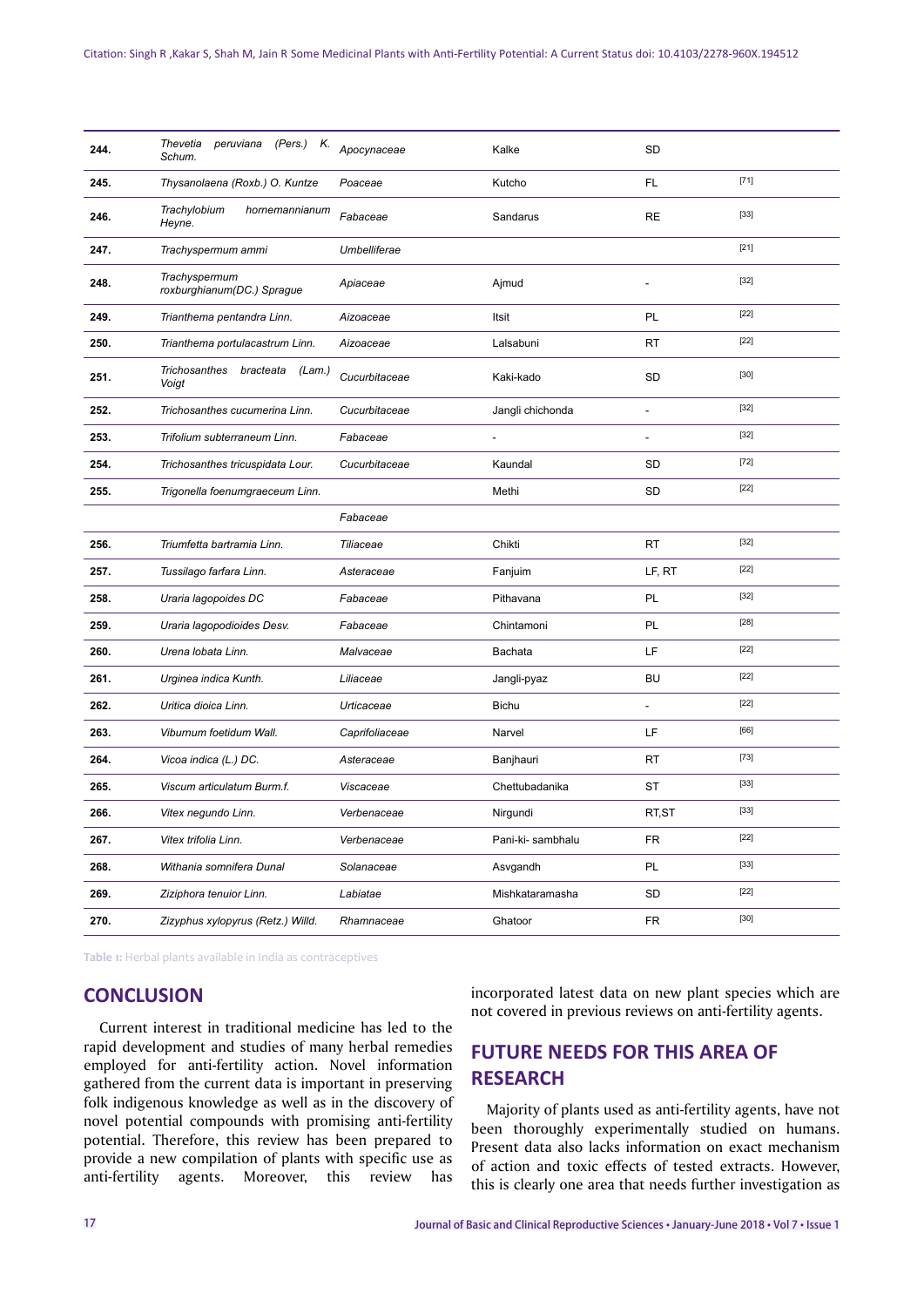findings in animals need to be translated to humans in order for a natural extract to be recommended for traditional use as anti-fertility agents. Therefore, significant research into the chemical and biological properties of such less explored plants is still needed to determine their anti-fertility efficacy and also will possibly define their exact mechanism of actions.

# **DECLARE OF INTEREST STATEMENT**

We declare that we have no conflict of interest. The authors alone are responsible for the content and writing of the paper.

# **ACKNOWLEDGMENTS**

The authors are thankful to Chairman and Director, Himachal Institute of Pharmacy, Paonta Sahib (H.P) for providing support to the study and other necessary facility like internet surfing, library and other technical support to write a review article.

# **REFERENCES**

- 1. Zade V, Wikhe M, Dabhadkar D, et al. Antifertility efficacy of Cannabis sativa leaves on female albino rats. Int J Sci Invent Today 2013;2(2):107-117.
- 2. Agarwal A, Allan JJ. Antifertility effects of herbs: Need for responsible reporting. J Ayurveda Integr Med 2010;1(2):129-131.
- 3. Gopalkrishnan B, Shimpi SN. Antifertility effect of Madhuca latifolia (roxb.) Macbride seed extract. Int J Appl Biol Pharm Tech 2011;2(4):49-53.
- 4. Kulkarni TR, Kothekar MA, Mateenuddin M. Study of anti-fertility effect of lemon seeds (Citrus limonum) in female albino mice. Indian J Physiol Pharmacol 2005;49(3):305-312.
- 5. Bhatia DK, Sharma AK, Pathania PC, et al. Antifertility effects of crude different of Adiantum lunulatum Burm. On Reproductive Organs of male albino rats. Biological Forum — An International Journal 2010;2(2):88-93.
- 6. Padmashali Vaidya VP ,Vagdevi HM, Satyanarayana ND. Antifertility efficacy of the plant Balanites roxburghii in male rats. Indian J Pharm Sci.2006;68(3)
- 7. Sundar Rajan T, Sarathchandiran I, Kadalmani B. Evaluation of anti-fertility activity of herbal oral contraceptive suspension on male Wistar albino rats. J Pharm Res 2013;7:342- 346.
- 8. Sharma P, Manjusha Rani S, Malhotra H. et al. Antifertility potential of hydroalcoholic extract of Cordia dichotomaG Forst. leaves: A folklore medicine used by Meena community in Rajasthan state in India. Asian Pac J Reprod 2015;4(2):100-105.
- 9. Shinde N, Chauhan AS, Gupta SK, et al. Antifertility studies of curcumin and andrographolide combination in female rats. Asian Pac J Reprod 2015;4(3):188-194.
- 10. Naik BS, Dangi NB, Sapkota HP, et al. Phytochemical screening and evaluation of anti-fertility activity of Dactyloctenium aegyptium in male albino rats. Asian Pac J Reprod 2016;5(1):51-57.
- 11. Ramya R, Sivasakthi R, kumar CS, et al. Preliminary Phytochemical and Antifertility Studies on Dodonea viscosa Linn, Asian J Res Pharm Sci 2011;1( 3):77-79.
- 12. Dhanapal R, Ratna JV, Gupta M, et al. Preliminary study on antifertility activity of Enicostemma axillareleaves and Urena lobataroot used in Indian traditional folk medicine. Asian Pac J Trop Dis 2012;616-622.
- 13. Ahirwar D, Ahirwar B, Kharya MD. Reversible Antifertility Activity of Hydroalcoholic Extract of Ficus Racemosa L. in Male Mice. J Reprod and Contracept 2011;22(1):37-44.
- 14. Jain S, Choudhary GP, Jain DK. Pharmacological evaluation of anti– fertility activity of ethanolic extract of Jatropha gossypifolia leaf in female albino mice. Asian Pac J Tropical Biomed 2012;2(3):S1671- S1674.
- 15. Taprial S, Kashyap D, Mehta V, et al. Antifertility effect of hydroalcoholic leaves extract of Michelia champaca L. An ethnomedicine used by Bhatra women in Chhattisgarh state of India. J. Ethnopharmacol 2013;147:671-675.
- 16. Muterja A, Agarwal M, Kushwaha S, et al. Effect of Nelumbo nucifera seeds on the reproductive organs of female rats. Int J Reprod Biomed 2008;6(1):7-11.
- 17. Mishra KR, Singh SK. Antispermatogenic and antifertility effects of fruits of Piper nigrum L. in mice. Indian Journal of Experimental Biolog 2009:47:706-714.
- 18. Gandhi M, Lal R, Sankaranarayanan A, et al. Post-coital antifertility activity of Ruta graveolens in female rats and hamsters. J Ethnopharmacol 1991;34(1):49-59.
- 19. Shivayogi P, Hiremath, Badami S, et al. Antifertility and hormonal properties of Flavones of Striga orobanchioides. Eur J Pharmacol 2000;391(1-2):193-197.
- 20. Ghosh A, Jana K, Pakhira BP, et al. Anti-fertility effect of aqueousethanolic (1:1) extract of the fruit of Terminalia chebula: Rising approach towards herbal contraception, Asian Pacific Journal of Reproduction 2015;4(3):201-207.
- 21. Kumar SM, Reddy R, Manasa G, et al. Antifertility Effect Of Trachyspermum ammi (Linn) Sprague Fruits On Male Rats. Int j pharm biol sci arch 2011;2(2):705-709.
- 22. Nadkarni KM. Indian Materia Medica, 1976;Vol. I. Popular Prakashan Pvt. Ltd, Bombay, India.
- 23. Meena AK, Rao MM. Folk herbal medicines used by the Meena community in Rajasthan. Asian J Trad Med 2010;5:1-13.
- 24. Nadkarni KM. Indian Materia Medica 1982;Vol. II, 3rd ed. Popular Prakashan Pvt. Ltd, Bombay, India.
- 25. Paulsamy S, Vijaykumar KK, Murugesan M, et al. Ecological status of medicinal and other economically important plants in the Shola understories of Nilgiris, the Western Ghat. Natural Product Radiance 2007;6:55-61.
- 26. Malhi BS, Trivedi VP. Vegetable anti-fertility drugs of India. q-jcrude-drug-res 12,1922–1928.
- 27. Gangwar KK, Deepali, Gangwar RS. Ethnomedicinal plants diversity in Kumaun Himalya of Uttarakhand, India. Nature and Sciences 2010;8:66-78.
- 28. Mitra S, Mukharjee SK. Some abortifacient plants used by the tribal people of west Bengal, West Bengal. Nature Product Radiance 2009;8:167-171.
- 29. Tarafder CR. Ethnogynaecology in relation to plants, Part-II, plants used for abortion. J econ tax bot 1983;4:507-516.
- 30. Jain A, Katewa SS, Choudhary BL, Galav P. Folk herbal medicines used in birth control and sexual diseases by tribals of southern Rajasthan, India. J. Ethnopharmacol 2004;90(4):171-177.
- 31. Murty PP, Venkaiah M. Some abortifacient plants used by the tribal people of Andhra Pradesh, India. J phytol 2010;2:7-12.
- 32. De Laszlo, H, Henshaw, PS. Plant materials used by primitive people to affect fertility. Science 1954;119:626-631.
- 33. Kirtikar KR, Basu BD. 1946. Indian Medicinal Plants. 3rd ed.
- 34. Pullaiah T. Encyclopedia of World Medicinal Plants. Regency Publications. 2006.
- 35. Jain SK, Srivastava S. Traditional uses of some Indian plants among islanders of the Indian Ocean. Indian J Tradit Know 2005;4:345-357.
- 36. Sikdar M, Datta U. Traditional phytotherapy among the Nath people of Assam. J Ethnobiol Ethnomed 2008;2: 9-45.
- 37. Uniyal SK, Singh KN, Jamwal P, et al. Traditional use of medicinal plants among the tribal communities of Chhota Bhangal. Western Himalaya J Ethnobiol Ethnomed 2006;2:14.
- 38. Ghosh A. Ethanomedical plants used in West Rarrh region of West Bengal. Nat prod radiance 2008;7:461-465.